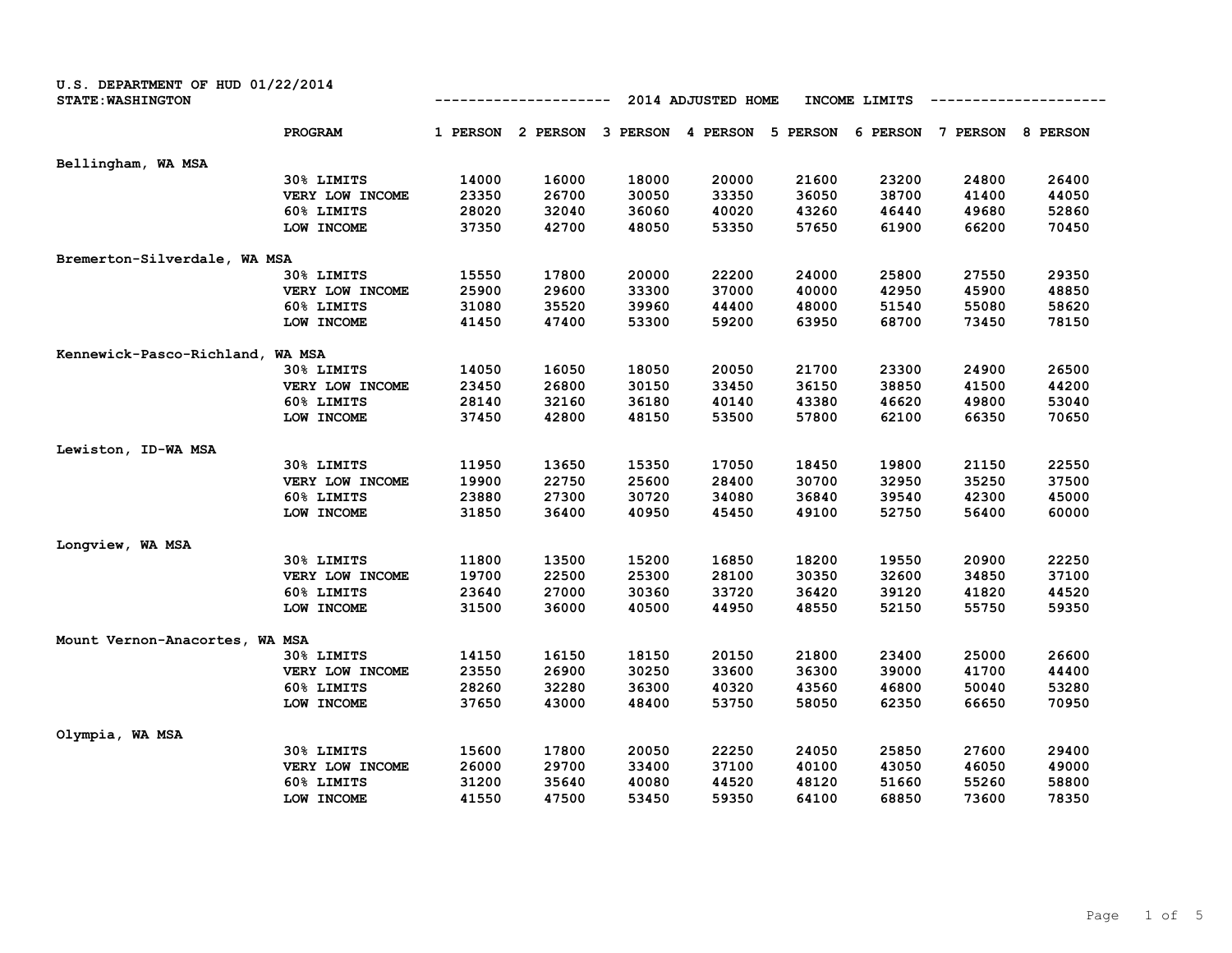| U.S. DEPARTMENT OF HUD 01/22/2014<br><b>STATE: WASHINGTON</b> |                 |          |          |          | 2014 ADJUSTED HOME |          | INCOME LIMITS |          |          |
|---------------------------------------------------------------|-----------------|----------|----------|----------|--------------------|----------|---------------|----------|----------|
|                                                               | <b>PROGRAM</b>  | 1 PERSON | 2 PERSON | 3 PERSON | 4 PERSON           | 5 PERSON | 6 PERSON      | 7 PERSON | 8 PERSON |
| Portland-Vancouver-Hillsboro, OR-WA MSA                       |                 |          |          |          |                    |          |               |          |          |
|                                                               | 30% LIMITS      | 14600    | 16650    | 18750    | 20800              | 22500    | 24150         | 25800    | 27500    |
|                                                               | VERY LOW INCOME | 24300    | 27800    | 31250    | 34700              | 37500    | 40300         | 43050    | 45850    |
|                                                               | 60% LIMITS      | 29160    | 33360    | 37500    | 41640              | 45000    | 48360         | 51660    | 55020    |
|                                                               | LOW INCOME      | 38850    | 44400    | 49950    | 55500              | 59950    | 64400         | 68850    | 73300    |
| Seattle-Bellevue, WA HUD Metro FMR Area                       |                 |          |          |          |                    |          |               |          |          |
|                                                               | 30% LIMITS      | 18550    | 21200    | 23850    | 26450              | 28600    | 30700         | 32800    | 34950    |
|                                                               | VERY LOW INCOME | 30900    | 35300    | 39700    | 44100              | 47650    | 51200         | 54700    | 58250    |
|                                                               | 60% LIMITS      | 37080    | 42360    | 47640    | 52920              | 57180    | 61440         | 65640    | 69900    |
|                                                               | LOW INCOME      | 44750    | 51150    | 57550    | 63900              | 69050    | 74150         | 79250    | 84350    |
| Tacoma, WA HUD Metro FMR Area                                 |                 |          |          |          |                    |          |               |          |          |
|                                                               | 30% LIMITS      | 14100    | 16100    | 18100    | 20100              | 21750    | 23350         | 24950    | 26550    |
|                                                               | VERY LOW INCOME | 23450    | 26800    | 30150    | 33500              | 36200    | 38900         | 41550    | 44250    |
|                                                               | 60% LIMITS      | 28140    | 32160    | 36180    | 40200              | 43440    | 46680         | 49860    | 53100    |
|                                                               | LOW INCOME      | 37550    | 42900    | 48250    | 53600              | 57900    | 62200         | 66500    | 70800    |
| Spokane, WA MSA                                               |                 |          |          |          |                    |          |               |          |          |
|                                                               | 30% LIMITS      | 13300    | 15200    | 17100    | 19000              | 20550    | 22050         | 23600    | 25100    |
|                                                               | VERY LOW INCOME | 22200    | 25400    | 28550    | 31700              | 34250    | 36800         | 39350    | 41850    |
|                                                               | 60% LIMITS      | 26640    | 30480    | 34260    | 38040              | 41100    | 44160         | 47220    | 50220    |
|                                                               | LOW INCOME      | 35500    | 40600    | 45650    | 50700              | 54800    | 58850         | 62900    | 66950    |
| Wenatchee-East Wenatchee, WA MSA                              |                 |          |          |          |                    |          |               |          |          |
|                                                               | 30% LIMITS      | 12150    | 13900    | 15650    | 17350              | 18750    | 20150         | 21550    | 22950    |
|                                                               | VERY LOW INCOME | 20250    | 23150    | 26050    | 28900              | 31250    | 33550         | 35850    | 38150    |
|                                                               | 60% LIMITS      | 24300    | 27780    | 31260    | 34680              | 37500    | 40260         | 43020    | 45780    |
|                                                               | LOW INCOME      | 32400    | 37000    | 41650    | 46250              | 49950    | 53650         | 57350    | 61050    |
| Yakima, WA MSA                                                |                 |          |          |          |                    |          |               |          |          |
|                                                               | 30% LIMITS      | 11800    | 13500    | 15200    | 16850              | 18200    | 19550         | 20900    | 22250    |
|                                                               | VERY LOW INCOME | 19700    | 22500    | 25300    | 28100              | 30350    | 32600         | 34850    | 37100    |
|                                                               | 60% LIMITS      | 23640    | 27000    | 30360    | 33720              | 36420    | 39120         | 41820    | 44520    |
|                                                               | LOW INCOME      | 31500    | 36000    | 40500    | 44950              | 48550    | 52150         | 55750    | 59350    |
| Adams County, WA                                              |                 |          |          |          |                    |          |               |          |          |
|                                                               | 30% LIMITS      | 11800    | 13500    | 15200    | 16850              | 18200    | 19550         | 20900    | 22250    |
|                                                               | VERY LOW INCOME | 19700    | 22500    | 25300    | 28100              | 30350    | 32600         | 34850    | 37100    |
|                                                               | 60% LIMITS      | 23640    | 27000    | 30360    | 33720              | 36420    | 39120         | 41820    | 44520    |
|                                                               | LOW INCOME      | 31500    | 36000    | 40500    | 44950              | 48550    | 52150         | 55750    | 59350    |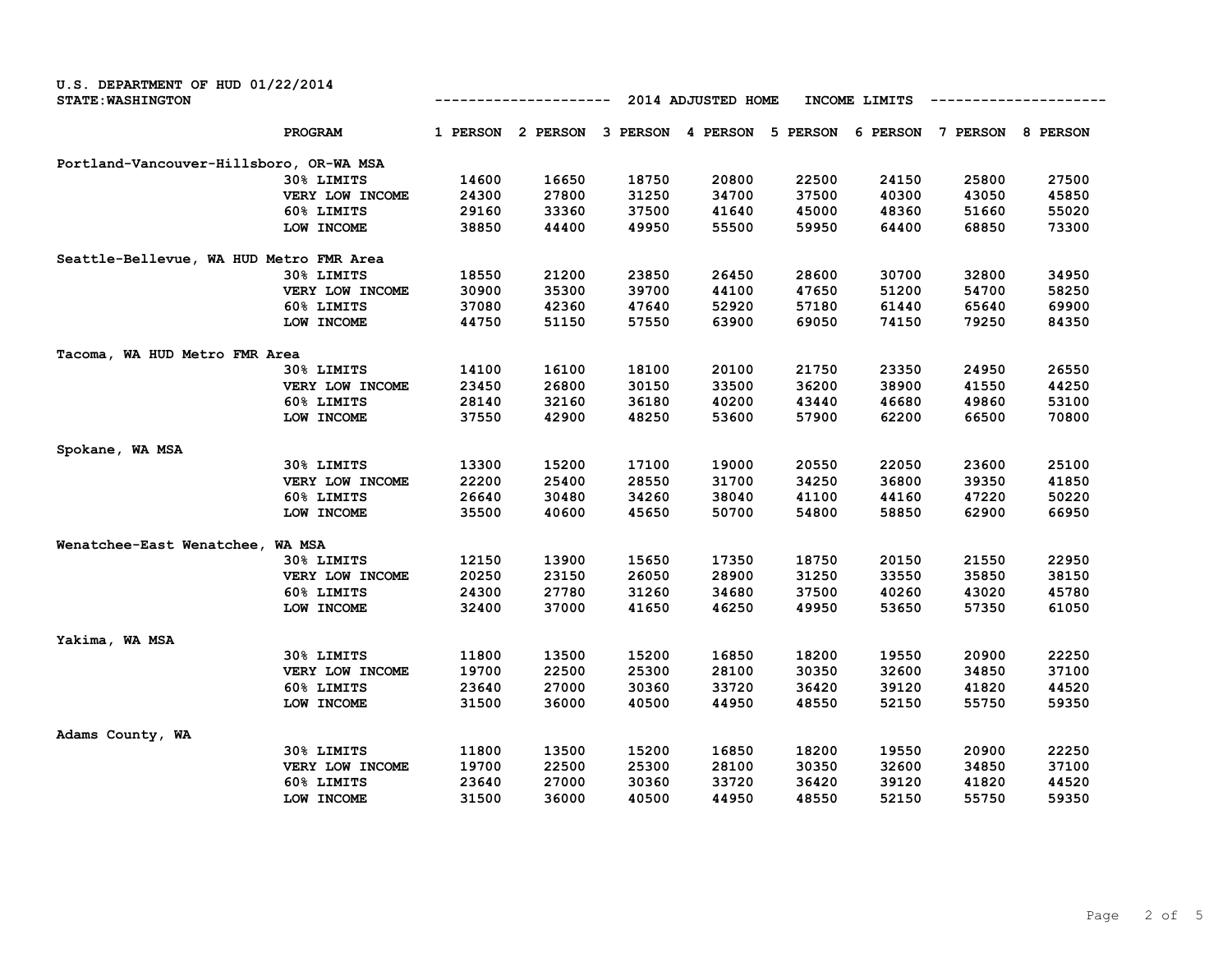| <b>U.S. DEPARTMENT OF HUD 01/22/2014</b><br><b>STATE: WASHINGTON</b> |                 |          |          |          | 2014 ADJUSTED HOME |          | INCOME LIMITS |          |          |
|----------------------------------------------------------------------|-----------------|----------|----------|----------|--------------------|----------|---------------|----------|----------|
|                                                                      | <b>PROGRAM</b>  | 1 PERSON | 2 PERSON | 3 PERSON | 4 PERSON           | 5 PERSON | 6 PERSON      | 7 PERSON | 8 PERSON |
| Clallam County, WA                                                   |                 |          |          |          |                    |          |               |          |          |
|                                                                      | 30% LIMITS      | 12500    | 14300    | 16100    | 17850              | 19300    | 20750         | 22150    | 23600    |
|                                                                      | VERY LOW INCOME | 20850    | 23800    | 26800    | 29750              | 32150    | 34550         | 36900    | 39300    |
|                                                                      | 60% LIMITS      | 25020    | 28560    | 32160    | 35700              | 38580    | 41460         | 44280    | 47160    |
|                                                                      | LOW INCOME      | 33350    | 38100    | 42850    | 47600              | 51450    | 55250         | 59050    | 62850    |
| Columbia County, WA                                                  |                 |          |          |          |                    |          |               |          |          |
|                                                                      | 30% LIMITS      | 11800    | 13500    | 15200    | 16850              | 18200    | 19550         | 20900    | 22250    |
|                                                                      | VERY LOW INCOME | 19700    | 22500    | 25300    | 28100              | 30350    | 32600         | 34850    | 37100    |
|                                                                      | 60% LIMITS      | 23640    | 27000    | 30360    | 33720              | 36420    | 39120         | 41820    | 44520    |
|                                                                      | LOW INCOME      | 31500    | 36000    | 40500    | 44950              | 48550    | 52150         | 55750    | 59350    |
| Ferry County, WA                                                     |                 |          |          |          |                    |          |               |          |          |
|                                                                      | 30% LIMITS      | 11800    | 13500    | 15200    | 16850              | 18200    | 19550         | 20900    | 22250    |
|                                                                      | VERY LOW INCOME | 19700    | 22500    | 25300    | 28100              | 30350    | 32600         | 34850    | 37100    |
|                                                                      | 60% LIMITS      | 23640    | 27000    | 30360    | 33720              | 36420    | 39120         | 41820    | 44520    |
|                                                                      | LOW INCOME      | 31500    | 36000    | 40500    | 44950              | 48550    | 52150         | 55750    | 59350    |
| Garfield County, WA                                                  |                 |          |          |          |                    |          |               |          |          |
|                                                                      | 30% LIMITS      | 13100    | 14950    | 16800    | 18650              | 20150    | 21650         | 23150    | 24650    |
|                                                                      | VERY LOW INCOME | 21800    | 24900    | 28000    | 31100              | 33600    | 36100         | 38600    | 41100    |
|                                                                      | 60% LIMITS      | 26160    | 29880    | 33600    | 37320              | 40320    | 43320         | 46320    | 49320    |
|                                                                      | LOW INCOME      | 34850    | 39800    | 44800    | 49750              | 53750    | 57750         | 61700    | 65700    |
|                                                                      |                 |          |          |          |                    |          |               |          |          |
| Grant County, WA                                                     | 30% LIMITS      | 11800    | 13500    | 15200    | 16850              | 18200    | 19550         | 20900    | 22250    |
|                                                                      | VERY LOW INCOME | 19700    | 22500    | 25300    | 28100              | 30350    | 32600         | 34850    | 37100    |
|                                                                      | 60% LIMITS      | 23640    | 27000    | 30360    | 33720              | 36420    | 39120         | 41820    | 44520    |
|                                                                      | LOW INCOME      | 31500    | 36000    | 40500    | 44950              | 48550    | 52150         | 55750    | 59350    |
|                                                                      |                 |          |          |          |                    |          |               |          |          |
| Grays Harbor County, WA                                              |                 |          |          |          |                    |          |               |          |          |
|                                                                      | 30% LIMITS      | 11800    | 13500    | 15200    | 16850              | 18200    | 19550         | 20900    | 22250    |
|                                                                      | VERY LOW INCOME | 19700    | 22500    | 25300    | 28100              | 30350    | 32600         | 34850    | 37100    |
|                                                                      | 60% LIMITS      | 23640    | 27000    | 30360    | 33720              | 36420    | 39120         | 41820    | 44520    |
|                                                                      | LOW INCOME      | 31500    | 36000    | 40500    | 44950              | 48550    | 52150         | 55750    | 59350    |
| Island County, WA                                                    |                 |          |          |          |                    |          |               |          |          |
|                                                                      | 30% LIMITS      | 15200    | 17400    | 19550    | 21700              | 23450    | 25200         | 26950    | 28650    |
|                                                                      | VERY LOW INCOME | 25350    | 28950    | 32550    | 36150              | 39050    | 41950         | 44850    | 47750    |
|                                                                      | 60% LIMITS      | 30420    | 34740    | 39060    | 43380              | 46860    | 50340         | 53820    | 57300    |
|                                                                      | LOW INCOME      | 40500    | 46300    | 52100    | 57850              | 62500    | 67150         | 71750    | 76400    |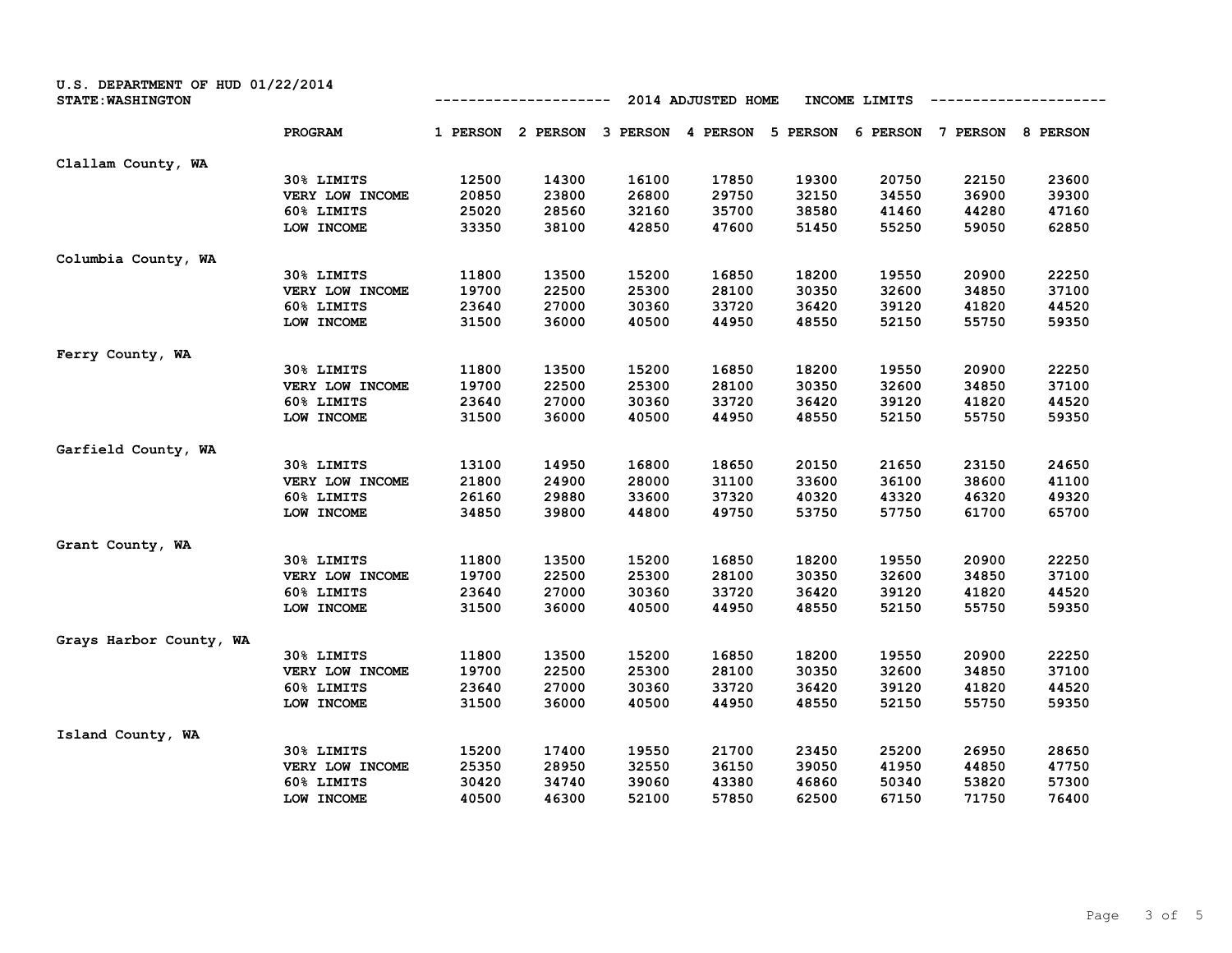| U.S. DEPARTMENT OF HUD 01/22/2014<br><b>STATE: WASHINGTON</b> |                 |          |          |          | 2014 ADJUSTED HOME |          | INCOME LIMITS |          |          |
|---------------------------------------------------------------|-----------------|----------|----------|----------|--------------------|----------|---------------|----------|----------|
|                                                               | PROGRAM         | 1 PERSON | 2 PERSON | 3 PERSON | 4 PERSON           | 5 PERSON | 6 PERSON      | 7 PERSON | 8 PERSON |
| Jefferson County, WA                                          |                 |          |          |          |                    |          |               |          |          |
|                                                               | 30% LIMITS      | 13300    | 15200    | 17100    | 18950              | 20500    | 22000         | 23500    | 25050    |
|                                                               | VERY LOW INCOME | 22150    | 25300    | 28450    | 31600              | 34150    | 36700         | 39200    | 41750    |
|                                                               | 60% LIMITS      | 26580    | 30360    | 34140    | 37920              | 40980    | 44040         | 47040    | 50100    |
|                                                               | LOW INCOME      | 35400    | 40450    | 45500    | 50550              | 54600    | 58650         | 62700    | 66750    |
| Kittitas County, WA                                           |                 |          |          |          |                    |          |               |          |          |
|                                                               | 30% LIMITS      | 13800    | 15800    | 17750    | 19700              | 21300    | 22900         | 24450    | 26050    |
|                                                               | VERY LOW INCOME | 23000    | 26250    | 29550    | 32800              | 35450    | 38050         | 40700    | 43300    |
|                                                               | 60% LIMITS      | 27600    | 31500    | 35460    | 39360              | 42540    | 45660         | 48840    | 51960    |
|                                                               | LOW INCOME      | 36750    | 42000    | 47250    | 52500              | 56700    | 60900         | 65100    | 69300    |
| Klickitat County, WA                                          |                 |          |          |          |                    |          |               |          |          |
|                                                               | 30% LIMITS      | 11800    | 13500    | 15200    | 16850              | 18200    | 19550         | 20900    | 22250    |
|                                                               | VERY LOW INCOME | 19700    | 22500    | 25300    | 28100              | 30350    | 32600         | 34850    | 37100    |
|                                                               | 60% LIMITS      | 23640    | 27000    | 30360    | 33720              | 36420    | 39120         | 41820    | 44520    |
|                                                               | LOW INCOME      | 31500    | 36000    | 40500    | 44950              | 48550    | 52150         | 55750    | 59350    |
| Lewis County, WA                                              |                 |          |          |          |                    |          |               |          |          |
|                                                               | 30% LIMITS      | 11800    | 13500    | 15200    | 16850              | 18200    | 19550         | 20900    | 22250    |
|                                                               | VERY LOW INCOME | 19700    | 22500    | 25300    | 28100              | 30350    | 32600         | 34850    | 37100    |
|                                                               | 60% LIMITS      | 23640    | 27000    | 30360    | 33720              | 36420    | 39120         | 41820    | 44520    |
|                                                               | LOW INCOME      | 31500    | 36000    | 40500    | 44950              | 48550    | 52150         | 55750    | 59350    |
| Lincoln County, WA                                            |                 |          |          |          |                    |          |               |          |          |
|                                                               | 30% LIMITS      | 12250    | 14000    | 15750    | 17450              | 18850    | 20250         | 21650    | 23050    |
|                                                               | VERY LOW INCOME | 20350    | 23250    | 26150    | 29050              | 31400    | 33700         | 36050    | 38350    |
|                                                               | 60% LIMITS      | 24420    | 27900    | 31380    | 34860              | 37680    | 40440         | 43260    | 46020    |
|                                                               | LOW INCOME      | 32550    | 37200    | 41850    | 46500              | 50250    | 53950         | 57700    | 61400    |
|                                                               |                 |          |          |          |                    |          |               |          |          |
| Mason County, WA                                              | 30% LIMITS      | 12500    | 14250    | 16050    | 17800              | 19250    | 20650         | 22100    | 23500    |
|                                                               | VERY LOW INCOME | 20800    | 23750    | 26700    | 29650              | 32050    | 34400         | 36800    | 39150    |
|                                                               | 60% LIMITS      | 24960    | 28500    | 32040    | 35580              | 38460    | 41280         | 44160    | 46980    |
|                                                               | LOW INCOME      | 33250    | 38000    | 42750    | 47450              | 51250    | 55050         | 58850    | 62650    |
|                                                               |                 |          |          |          |                    |          |               |          |          |
| Okanogan County, WA                                           |                 |          |          |          |                    |          |               |          |          |
|                                                               | 30% LIMITS      | 11800    | 13500    | 15200    | 16850              | 18200    | 19550         | 20900    | 22250    |
|                                                               | VERY LOW INCOME | 19700    | 22500    | 25300    | 28100              | 30350    | 32600         | 34850    | 37100    |
|                                                               | 60% LIMITS      | 23640    | 27000    | 30360    | 33720              | 36420    | 39120         | 41820    | 44520    |
|                                                               | LOW INCOME      | 31500    | 36000    | 40500    | 44950              | 48550    | 52150         | 55750    | 59350    |